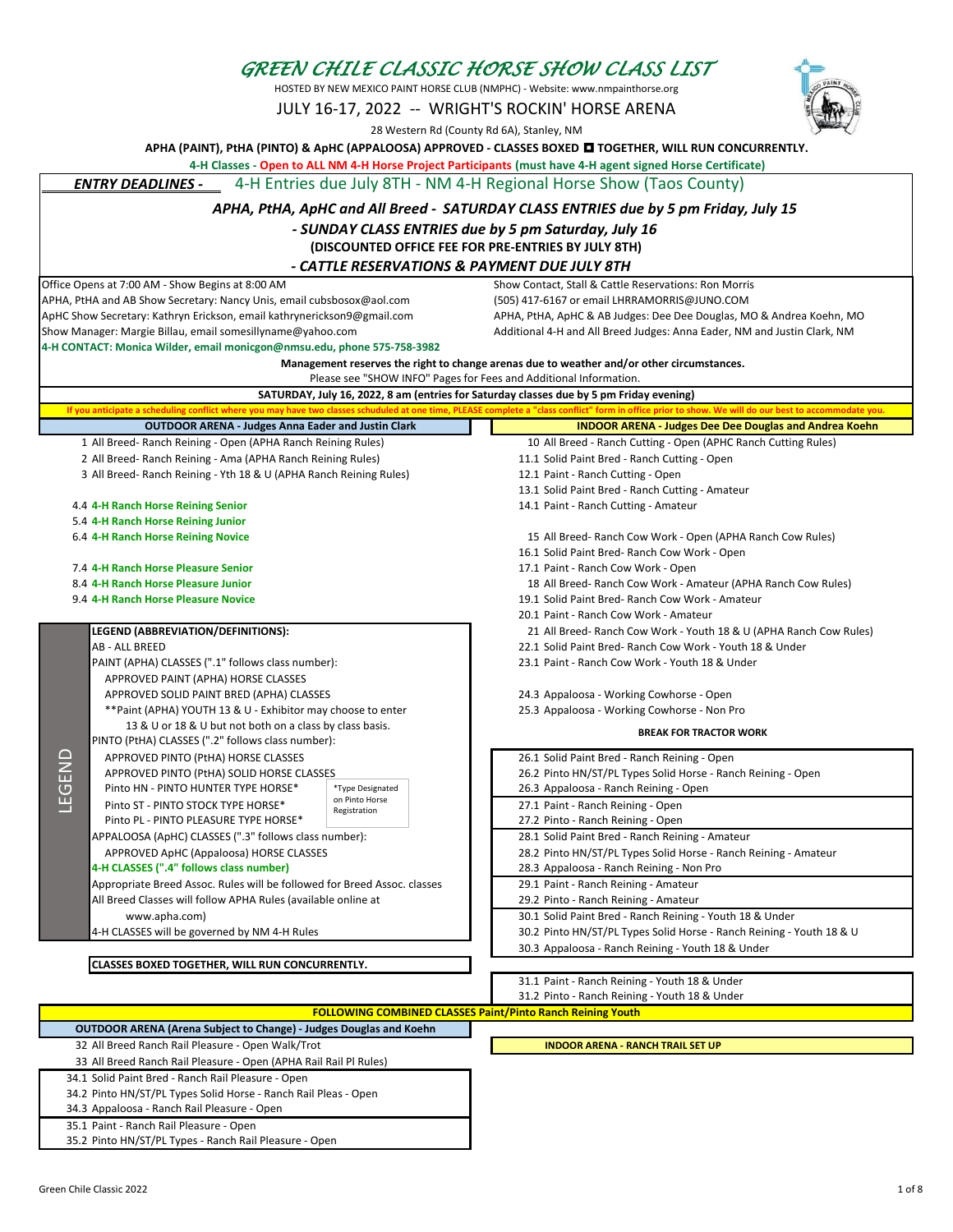|                                                                       | SATURDAY, July 16, 2022 (continued)                                                                                                                                                                    |
|-----------------------------------------------------------------------|--------------------------------------------------------------------------------------------------------------------------------------------------------------------------------------------------------|
|                                                                       | If you anticipate a scheduling conflict where you may have two classes schuduled at one time, PLEASE complete a "class conflict" form in office prior to show. We will do our best to accommodate you. |
| <b>OUTDOOR ARENA (Continued) - Judges Douglas and Koehn</b>           |                                                                                                                                                                                                        |
| 36 All Breed Ranch Rail Pleasure - Amateur (APHA Rail Rail Pl Rules)  |                                                                                                                                                                                                        |
|                                                                       |                                                                                                                                                                                                        |
| 37.1 Solid Paint Bred - Ranch Rail Pleasure - Novice Amateur          |                                                                                                                                                                                                        |
| 38.1 Paint - Ranch Rail Pleasure - Novice Amateur                     | CLASSES BOXED TOGETHER, WILL RUN CONCURRENTLY.                                                                                                                                                         |
| 39.1 Solid Paint Bred - Ranch Rail Pleasure - Amateur                 |                                                                                                                                                                                                        |
| 39.2 Pinto HN/ST/PL Types Solid Horse - Ranch Rail Pleas - Ama        |                                                                                                                                                                                                        |
| 39.3 Appaloosa - Ranch Rail Pleasure - Non Pro                        |                                                                                                                                                                                                        |
| 40.1 Paint - Ranch Rail Pleasure - Amateur                            |                                                                                                                                                                                                        |
| 40.2 Pinto HN/ST/PL Types - Ranch Rail Pleasure - Amateur             |                                                                                                                                                                                                        |
|                                                                       | <b>FOLLOWING COMBINED CLASSES Paint/Pinto Ranch Rail Pleasure - Amateur</b>                                                                                                                            |
| <b>OUTDOOR ARENA (Continued) - Judges Douglas and Koehn</b>           | ++Horses entered in RANCH TRAIL will immediately show in RANCH PLEASURE without                                                                                                                        |
| 41 All Breed - Ranch Rail Pleasure - Yth Walk/Trot                    | leaving the arena. Entry in both classes NOT required. Entries in Ranch Pleasure ONLY will                                                                                                             |
| 42 All Breed - Ranch Rail Pleasure - Yth (APHA Rail Rail Pl Rules)    | complete their ranch pleasure pattern in order of draw.                                                                                                                                                |
| 43.1 Solid Paint Bred - Ranch Rail Pleasure - Youth 18 & Under        | <b>INDOOR ARENA - JudgesEader &amp; Clark</b>                                                                                                                                                          |
| 43.2 Pinto HN/ST/PL Types Solid Horse - Ranch Rail Pleas - Yth 18 & U | 45 All Breed- Ranch Horse Trail - Open++ (APHA Ranch Trail Rules)                                                                                                                                      |
| 43.3 Appaloosa - Ranch Rail Pleasure - Youth 18 & Under               | 46 All Breed- Ranch Pleasure - Open++ (APHA Ranch Pleasure Rules)                                                                                                                                      |
| 44.1 Paint - Ranch Rail Pleasure - Youth 18 & Under                   | 47 All Breed- Ranch Horse Trail - Amateur++ (APHA Ranch Trail Rules)                                                                                                                                   |
| 44.2 Pinto HN/ST/PL Types - Ranch Rail Pleasure - Youth 18 & Under    | 48 All Breed- Ranch Pleasure - Amateur++ (APHA Ranch Pleasure Rules)                                                                                                                                   |
|                                                                       | <b>INDOOR ARENA - Judges: Douglas &amp; Koehn</b>                                                                                                                                                      |
|                                                                       | 49.1 Solid Paint Bred - Ranch Horse Trail - Open++                                                                                                                                                     |
|                                                                       | 49.2 Pinto HN/ST/PL Types Solid Horse - Ranch Horse Trail - Open                                                                                                                                       |
|                                                                       | 49.3 Appaloosa - Ranch Horse Trail - Open                                                                                                                                                              |
|                                                                       | 50.1 Solid Paint Bred - Ranch Pleasure - Open++                                                                                                                                                        |
|                                                                       | 51.1 Paint - Ranch Horse Trail - Open++                                                                                                                                                                |
|                                                                       | 51.2 Pinto HN/ST/PL Types - Ranch Horse Trail - Open                                                                                                                                                   |
|                                                                       | 52.1 Paint - Ranch Pleasure - Open++                                                                                                                                                                   |
|                                                                       |                                                                                                                                                                                                        |
|                                                                       | 53.1 Solid Paint Bred - Ranch Pleasure - Novice Amateur                                                                                                                                                |
|                                                                       | 54.1 Paint - Ranch Pleasure - Novice Amateur                                                                                                                                                           |
|                                                                       | 55.1 Solid Paint Bred - Ranch Horse Trail - Amateur++                                                                                                                                                  |
|                                                                       |                                                                                                                                                                                                        |
|                                                                       | 55.2 Pinto HN/ST/PL Types Solid Horse - Ranch Horse Trail - Ama                                                                                                                                        |
|                                                                       | 55.3 Appaloosa - Ranch Horse Trail - Non Pro                                                                                                                                                           |
|                                                                       | 56.1 Solid Paint Bred - Ranch Pleasure - Amateur++                                                                                                                                                     |
|                                                                       | 57.1 Paint - Ranch Horse Trail - Amateur++                                                                                                                                                             |
|                                                                       | 57.2 Pinto HN/ST/PL Types - Ranch Horse Trail - Amateur                                                                                                                                                |
|                                                                       | 58.1 Paint - Ranch Pleasure - Amateur++                                                                                                                                                                |
|                                                                       | 59 All Breed- Ranch Horse Trail - Yth 18 & U++ (APHA Ranch Trl Rules)                                                                                                                                  |
| <b>OUTDOOR ARENA</b>                                                  | 60 All Breed- Ranch Pleasure - Yth 18 & U++ (APHA Ranch Pl Rules)                                                                                                                                      |
| Helmets required in all 4-H Speed Events (Not to start before 6 pm):  | 61.1 Solid Paint Bred - Ranch Horse Trail - Youth 18 & Under++                                                                                                                                         |
| 65.4 4-H Barrels - Senior                                             | 61.2 Pinto HN/ST/PL Solid Horse - Ranch Horse Trail - Yth 18 & U                                                                                                                                       |
| 66.4 4-H Barrels - Junior                                             | 61.3 Appaloosa - Ranch Horse Trail - Youth 18 & Under                                                                                                                                                  |
| 67.4 4-H Barrels - Novice                                             | 62.1 Solid Paint Bred - Ranch Pleasure - Youth 18 & Under++                                                                                                                                            |
|                                                                       | 63.1 Paint - Ranch Horse Trail - Youth 18 & Under++                                                                                                                                                    |
| 68.4 4-H Poles - Senior                                               | 63.2 Pinto HN/ST/PL Types - Ranch Horse Trail - Youth 18 & Under                                                                                                                                       |
| 69.4 4-H Poles - Junior                                               | 64.1 Paint - Ranch Pleasure - Youth 18 & Under++                                                                                                                                                       |
| 70.4 4-H Poles - Novice                                               |                                                                                                                                                                                                        |
|                                                                       | 77 All Breed- Ranch Riding - Youth 18 & U (APHA Ranch Riding Rules)                                                                                                                                    |
| 71.4 4-H Key Hole Race - Senior                                       | 78.1 Solid Paint Bred - Ranch Riding - Youth 18 & Under                                                                                                                                                |
| 72.4 4-H Key Hole Race - Junior                                       | 78.2 Pinto HN/ST/PL Types Solid Horse - Ranch Riding - Yth 18 & U                                                                                                                                      |
| 73.4 4-H Key Hole Race - Novice                                       | 78.3 Appaloosa - Ranch Riding - Youth 18 & Under                                                                                                                                                       |
|                                                                       | 79.1 Paint - Ranch Riding - Youth 18 & Under                                                                                                                                                           |
| 74.4 4-H Stake Race - Senior                                          | 79.2 Pinto HN/ST/PL Types - Ranch Riding - Youth 18 & Under                                                                                                                                            |
| 75.4 4-H Stake Race - Junior                                          |                                                                                                                                                                                                        |
| 76.4 4-H Stake Race - Novice                                          | 80 All Breed - Ranch Conformation - Youth (Mares & Geldings only)                                                                                                                                      |
|                                                                       | 81.1 Solid Paint Bred - Ranch Conformation - Youth (Mares & Geldings only)                                                                                                                             |
|                                                                       | 81.2 Pinto HN/ST/PL Types Solid - Ranch Conf - Youth (Mares & Geldings)                                                                                                                                |
|                                                                       | 81.3 Appaloosa - Ranch Conformation - Youth (Mares & Geldings only)                                                                                                                                    |
|                                                                       | 82.1 Paint - Ranch Conformation - Youth (Mares & Geldings only)                                                                                                                                        |
|                                                                       | 82.2 Pinto HN/ST/PL Types- Ranch Conf - Youth (Mares & Geldings only)                                                                                                                                  |
|                                                                       |                                                                                                                                                                                                        |
|                                                                       | 83 All Breed- Ranch Riding - Amateur (APHA Ranch Riding Rules)                                                                                                                                         |
|                                                                       | 84.1 Solid Paint Bred - Ranch Riding - Amateur                                                                                                                                                         |
|                                                                       | 84.2 Pinto HN/ST/PL Types Solid Horse - Ranch Riding - Amateur                                                                                                                                         |
|                                                                       | 84.3 Appaloosa - Ranch Riding - Non Pro                                                                                                                                                                |
|                                                                       | 85.1 Paint - Ranch Riding - Amateur                                                                                                                                                                    |
|                                                                       | 85.2 Pinto HN/ST/PL Types - Ranch Riding - Amateur                                                                                                                                                     |
|                                                                       |                                                                                                                                                                                                        |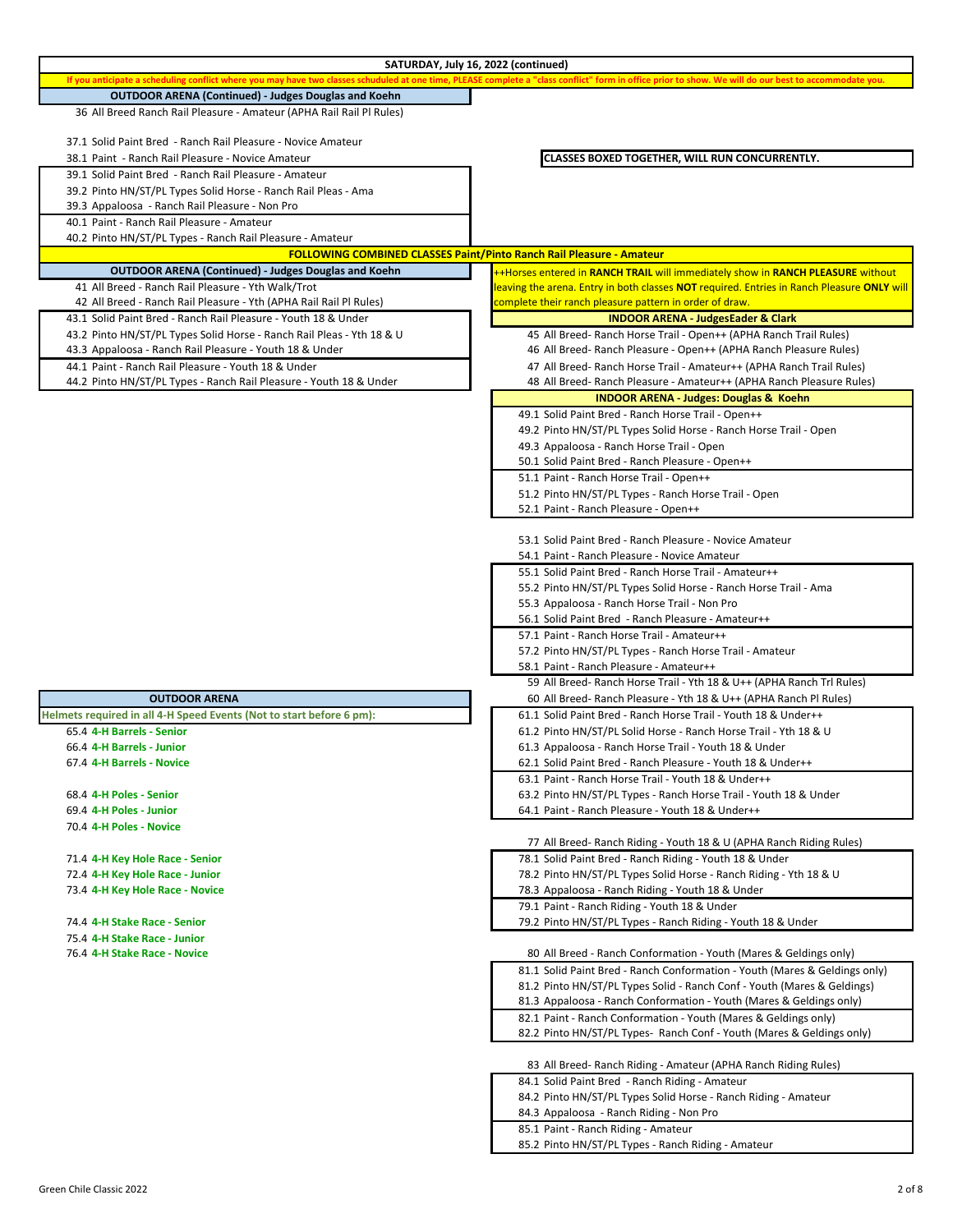| SATURDAY, July 16, 2022 (continued)                                                                                                                                                                    |                                                                            |
|--------------------------------------------------------------------------------------------------------------------------------------------------------------------------------------------------------|----------------------------------------------------------------------------|
| If you anticipate a scheduling conflict where you may have two classes schuduled at one time, PLEASE complete a "class conflict" form in office prior to show. We will do our best to accommodate you. |                                                                            |
|                                                                                                                                                                                                        | <b>INDOOR ARENA - Judges Douglas &amp; Koehn</b>                           |
|                                                                                                                                                                                                        | 86 All Breed- Ranch Riding - Open (APHA Ranch Riding Rules)                |
| CLASSES BOXED TOGETHER, WILL RUN CONCURRENTLY.                                                                                                                                                         | 87.1 Solid Paint Bred - Ranch Riding - Open                                |
|                                                                                                                                                                                                        | 87.2 Pinto HN/ST/PL Types Solid Horse - Ranch Riding - Open                |
|                                                                                                                                                                                                        | 87.3 Appaloosa - Ranch Riding - Open                                       |
|                                                                                                                                                                                                        | 88.1 Paint - Ranch Riding - Open                                           |
|                                                                                                                                                                                                        | 88.2 Pinto HN/ST/PL Types- Ranch Riding - Open                             |
|                                                                                                                                                                                                        |                                                                            |
|                                                                                                                                                                                                        | 89 All Breed - Ranch Conformation - Amateur                                |
|                                                                                                                                                                                                        | 90.1 Solid Paint Bred - Ranch Conformation - Amateur                       |
|                                                                                                                                                                                                        | 90.2 Pinto HN/ST/PL Types Solid Horse - Ranch Conformation - Amateur       |
|                                                                                                                                                                                                        | 90.3 Appaloosa - Ranch Conformation - Non Pro                              |
|                                                                                                                                                                                                        | 91.1 Paint - Ranch Conformation - Amateur                                  |
|                                                                                                                                                                                                        | 91.2 Pinto HN/ST/PL Types- Ranch Conformation - Amateur                    |
|                                                                                                                                                                                                        |                                                                            |
|                                                                                                                                                                                                        |                                                                            |
|                                                                                                                                                                                                        | 92 All Breed - Ranch Conformation - Open                                   |
|                                                                                                                                                                                                        | 93.1 Solid Paint Bred - Ranch Conformation - Open                          |
|                                                                                                                                                                                                        | 93.2 Pinto HN/ST/PL Types Solid Horse - Ranch Conformation - Open          |
|                                                                                                                                                                                                        | 93.3 Appaloosa - Ranch Conformation - Open                                 |
|                                                                                                                                                                                                        | 94.1 Paint - Ranch Conformation - Open                                     |
|                                                                                                                                                                                                        | 94.2 Pinto HN/ST/PL Types- Ranch Conformation - Open                       |
|                                                                                                                                                                                                        | There are no class numbers 95-98.                                          |
| SUNDAY, July 17, 2022, 8 am (entries due by Saturday at 5 pm for all Sunday classes)                                                                                                                   |                                                                            |
| If you anticipate a scheduling conflict where you may have two classes schuduled at one time, PLEASE complete a "class conflict" form in office prior to show. We will do our best to accommodate you. |                                                                            |
| <b>OUTDOOR ARENA - Judges Eader &amp; Clark</b>                                                                                                                                                        | <b>INDOOR ARENA - Judges Douglas and Koehn</b>                             |
| 99.4 4-H Trail Senior                                                                                                                                                                                  | 104.3 Appaloosa - Heritage - Open                                          |
| 100.4 4-H Trail Junior                                                                                                                                                                                 |                                                                            |
| 101.4 4-H Trail Novice                                                                                                                                                                                 | 105 All Breed- Lead Line - YOUTH 8 & UNDER (side walkers allowed)          |
|                                                                                                                                                                                                        | 106.1 Paint - Leadline - Youth ages 3-8                                    |
| 102 All Breed-Yearling In Hand Trail - Open                                                                                                                                                            | 106.2 Pinto - Leadline - Youth ages 8 & Under                              |
| 103 All Breed- All Ages In Hand Trail - Open                                                                                                                                                           |                                                                            |
|                                                                                                                                                                                                        | 107 All Breed - Western Trail - Walk/Trot Open                             |
|                                                                                                                                                                                                        | 108.1 Solid Paint Bred - Trail - Walk/Trot Amateur                         |
|                                                                                                                                                                                                        | 108.2 Pinto HN/ST/PL Types Solid Horse - Western Trail - Walk/Trot Amateur |
|                                                                                                                                                                                                        |                                                                            |
|                                                                                                                                                                                                        | 108.3 Appaloosa - Trail - Walk/Trot Non-Pro                                |
|                                                                                                                                                                                                        | 109.1 Paint - Trail - Walk/Trot Amateur                                    |
|                                                                                                                                                                                                        | 109.2 Pinto HN/ST/PL Types - Western Trail - Walk/Trot Amateur             |
|                                                                                                                                                                                                        | 110 All Breed-Trail - Open - Western                                       |
|                                                                                                                                                                                                        | 111.1 Solid Paint Bred - Trail - Open                                      |
|                                                                                                                                                                                                        | 111.2 Pinto HN/ST/PL Types Solid Horse - Western Trail - Open              |
|                                                                                                                                                                                                        | 111.3 Appaloosa - Trail - Open                                             |
|                                                                                                                                                                                                        | 112.1 Paint - Trail - Open                                                 |
|                                                                                                                                                                                                        | 112.2 Pinto HN/ST/PL Types - Western Trail - Open                          |
|                                                                                                                                                                                                        | 113.1 Paint - Trail - Novice Amateur                                       |
|                                                                                                                                                                                                        | 113.3 Appaloosa - Trail - Novice Non Pro                                   |
|                                                                                                                                                                                                        | 114.1 Solid Paint Bred - Trail - Amateur                                   |
|                                                                                                                                                                                                        | 114.2 Pinto HN/ST/PL Types Solid Horse - Western Trail - Amateur           |
|                                                                                                                                                                                                        | 114.3 Appaloosa - Trail - Non Pro                                          |
|                                                                                                                                                                                                        | 115.1 Paint - Trail - Amateur                                              |
|                                                                                                                                                                                                        | 115.2 Pinto HN/ST/PL Types - Western Trail - Amateur                       |
|                                                                                                                                                                                                        |                                                                            |
|                                                                                                                                                                                                        | 116 All Breed- Trail - Walk/Trot Youth 18 & Under                          |
|                                                                                                                                                                                                        | 117.1 Paint - Trail - Walk/Trot Youth Ages 5-10                            |
|                                                                                                                                                                                                        | 117.2 Pinto HN/ST/PL Types - Western Trail - Walk/Trot Yth Ages 10 & U     |
|                                                                                                                                                                                                        | 118.1 Paint - Trail - Walk/Trot Youth Ages 11-18                           |
|                                                                                                                                                                                                        | 118.2 Pinto HN/ST/PL Types - Western Trail - Walk/Trot Yth Ages 11-18      |
|                                                                                                                                                                                                        |                                                                            |
|                                                                                                                                                                                                        |                                                                            |
|                                                                                                                                                                                                        | 119 All Breed - Trail - Youth 18 & Under - Western                         |
|                                                                                                                                                                                                        | 120.1 Solid Paint Bred - Trail - Youth 18 & Under                          |
|                                                                                                                                                                                                        | 120.2 Pinto HN/ST/PL Types Solid Horse - Western Trail - Youth 18 & Under  |
|                                                                                                                                                                                                        | 120.3 Appaloosa - Trail - Youth 18 & Under                                 |
|                                                                                                                                                                                                        | 121.1 Paint - Trail - Novice Youth 18 & Under                              |
|                                                                                                                                                                                                        | 121.2 Pinto HN/ST/PL Types - Western Trail - Novice Youth 18 & Under       |
|                                                                                                                                                                                                        | 121.3 Appaloosa - Trail - Novice Youth 18 & Under                          |
|                                                                                                                                                                                                        |                                                                            |
|                                                                                                                                                                                                        | 122.1 Paint - Trail - Youth 13 & Under**                                   |
|                                                                                                                                                                                                        | 123.1 Paint - Trail - Youth 18 & Under                                     |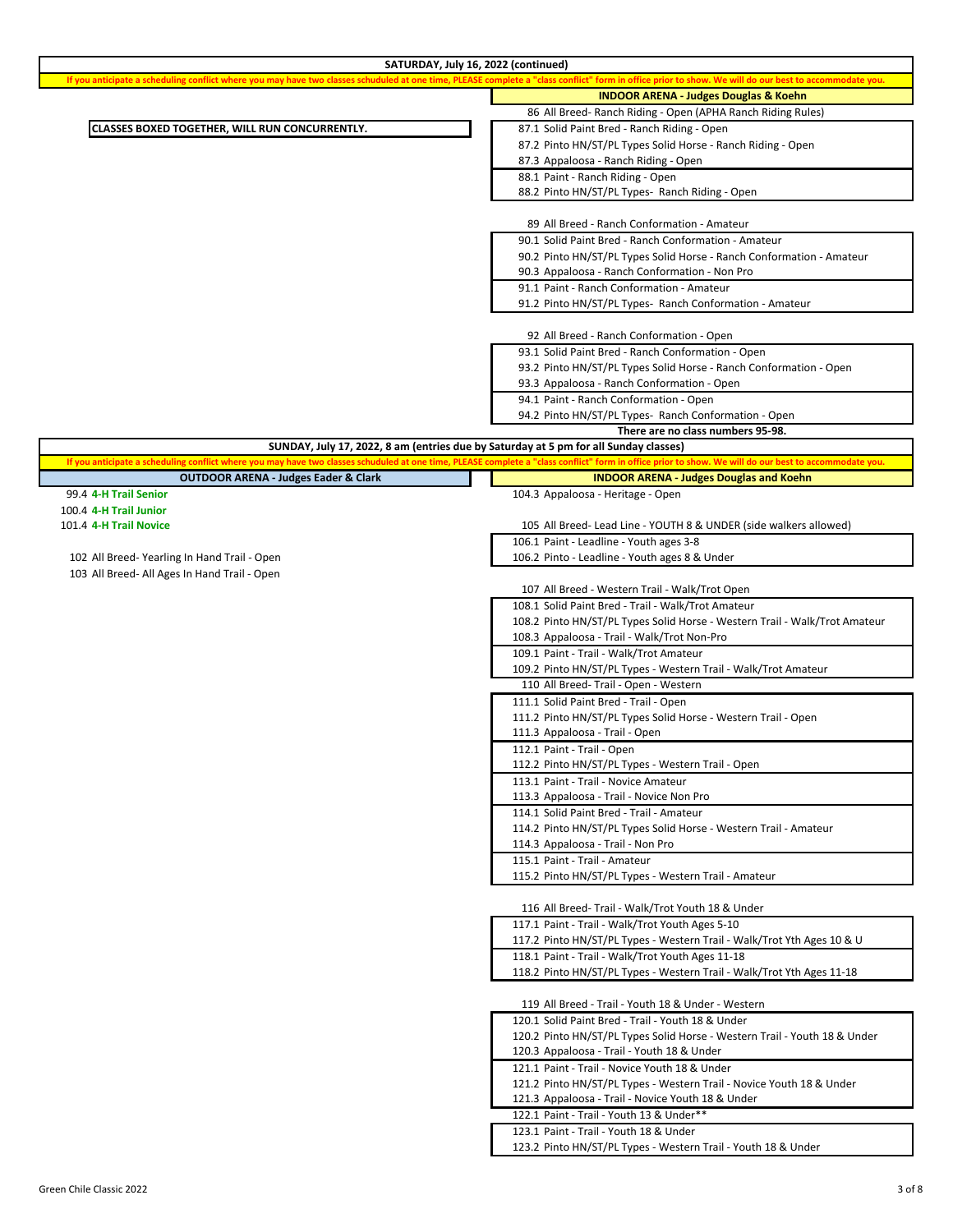| SUNDAY, July 17, 2022 (continued) - entries due by Saturday at 5 pm for all Sunday classes                  |                                                                     |
|-------------------------------------------------------------------------------------------------------------|---------------------------------------------------------------------|
| <b>INDOOR ARENA - Judges Douglas and Koehn</b>                                                              |                                                                     |
| 124.1 Solid Paint Bred - Yearling In Hand Trail - Open                                                      | 170.1 Solid Paint Bred - Halter Geldings - Amateur                  |
| 124.3 Appaloosa - Yearling In Hand Trail - Open                                                             | 170.2 Pinto HN/ST/PL Types Solid - Gelding All Ages - Amateur       |
| 125.1 Solid Paint Bred - Yearling In Hand Trail - Amateur                                                   | 171.1 Solid Paint Bred - Grand & Reserve Gelding - Amateur          |
| 126.1 Paint - Yearling In Hand Trail - Open                                                                 |                                                                     |
| 127.1 Paint - Yearling In Hand Trail - Amateur                                                              | 172 All Breed-Halter Geldings - Youth 18 & Under                    |
|                                                                                                             | 173.3 Appaloosa - Halter Geldings - Youth 18 & Under                |
|                                                                                                             | 174.1 Solid Paint Bred - Halter Geldings - Youth 18 & Under         |
| 128.1 Solid Paint Bred- Western Riding - Amateur<br>128.2 Pinto HN/ST/PL Solid Horse - Western Riding - Ama | 174.2 Pinto HN/ST/PL Solid - Geldings All Ages - Yth 18 & Under     |
|                                                                                                             |                                                                     |
| 128.3 Appaloosa - Western Riding - Non Pro                                                                  |                                                                     |
| 129.1 Paint - Western Riding - Amateur                                                                      | 175.1 Paint - Halter Geldings - YEARLINGS - Open                    |
| 129.2 Pinto HN/ST/PL Types - Western Riding - Amateur                                                       | 175.2 Pinto HN/ST/PL Types - Geldings - Yearlings - Open            |
|                                                                                                             | 176.1 Paint - Halter Geldings - 2YR OLDS - Open                     |
| 130.1 Solid Paint Bred- Western Riding - Open                                                               | 176.2 Pinto HN/ST/PL Types - Geldings- 2YR Olds - Open              |
| 130.2 Pinto HN/ST/PL Solid Horse - Western Riding - Open                                                    | 177.1 Paint - Halter Geldings - 3YR OLDS - Open                     |
| 130.3 Appaloosa - Western Riding - Open                                                                     | 177.2 Pinto HN/ST/PL Types- Geldings- 3YR Olds - Open               |
| 131.1 Paint - Western Riding - Open                                                                         | 178.1 Paint - Halter Geldings - AGED (4YR & OLDER) - Open           |
| 131.2 Pinto HN/ST/PL Types - Western Riding - Open                                                          | 178.2 Pinto HN/ST/PL Types- Geldings - 4YR & Older - Open           |
| There are no class numbers 132-139.                                                                         | 179.1 Paint - Grand & Reserve Champion Geldings - Open              |
| 140 All Breed-Halter Stallions Yearling & Over - Open                                                       | 180.2 Pinto HN/ST/PL Types- Grand & Res Champion Geldings - Open    |
| 141.3 Appaloosa - Stallions 2 YR Old & Under - Open                                                         |                                                                     |
| 142.3 Appaloosa - Stallions 3YR Old & Over - Open                                                           | 181.1 Paint - Halter Geldings - All Ages - Amateur                  |
| 143.3 Appaloosa - Grand & Res Champion Stallion - Open                                                      | 181.2 Pinto HN/ST/PL - Geldings All Ages - Amateur                  |
|                                                                                                             | 182.1 Paint - Grand & Reserve Champion Geldings - Amateur           |
| 144.1 Solid Paint Bred - Stallions 2 YR Old & Under - Open                                                  |                                                                     |
| 144.2 Pinto HN/ST/PL Solid Horse - Stallions 2YR Old & Under - Open                                         | 183.1 Paint - Halter Geldings - All Ages - Youth 18 & Under         |
| 145.1 Solid Paint Bred - Stallions 3YR Old & Over - Open                                                    | 183.2 Pinto HN/ST/PL Types - Geldings All Ages - Youth 18 & Under   |
| 145.2 Pinto HN/ST/PL Solid Horse - Stallions 3YR Old & Over - Open                                          |                                                                     |
| 146.1 Solid Paint Bred - Grand & Res Champion Stallion -Open                                                | 184 All Breed-Halter Mares - Open                                   |
| 147.2 Pinto HN/ST/PL Solid Horse - Grand & Res Ch Stallion - Open                                           | 185.3 Appaloosa - Halter Mares 2 YR Olds & Under -Open              |
|                                                                                                             | 186.3 Appaloosa - Halter Mares 3 YR Olds & Over -Open               |
| 148 All Breed-Halter Stallions Yearling & Over - Amateur                                                    | 187.3 Appaloosa - Grand & Reserve Champion Mare - Open              |
| 149.3 Appaloosa - Halter Stallions All Ages - Non Pro                                                       |                                                                     |
| 150.1 Solid Paint Bred - Halter Stallions All Ages - Amateur                                                | 188.1 Solid Paint Bred - Halter Mares 2 YR Olds & Under -Open       |
| 150.2 Pinto HN/ST/PL Types Solid Horse - Stallions All Ages - Amateur                                       | 188.2 Pinto HN/ST/PL Solid Horse - Mares 2YR Olds & Under - Open    |
| 151.1 Solid Paint Bred - Grand & Reserve Stallion - Amateur                                                 | 189.1 Solid Paint Bred - Halter Mares 3 YR Olds & Over -Open        |
|                                                                                                             | 189.2 Pinto HN/ST/PL Solid Horse - Mares 3YR Olds & Over - Open     |
| 152.1 Paint - Halter Stallions - YEARLINGS - Open                                                           | 190.1 Solid Paint Bred - Grand & Reserve Champion Mare - Open       |
| 152.2 Pinto HN/ST/PL Types - Stallions - Yearlings - Open                                                   | 191.2 Pinto HN/ST/PL Solid Horse - Grand & Res Champion Mare - Open |
|                                                                                                             |                                                                     |
| 153.1 Paint - Halter Stallions - 2YR OLDS - Open                                                            |                                                                     |
| 153.2 Pinto HN/ST/PL Types - Stallions 2YR Olds - Open                                                      | 192 All Breed-Halter Mares Yearling & Over - Amateur                |
| 154.1 Paint - Halter Stallions - 3YR OLDS - Open                                                            | 193.3 Appaloosa - Halter Mares - Amateur                            |
| 154.2 Pinto HN/ST/PL Types - Stallions 3YR Olds - Open                                                      |                                                                     |
| 155.1 Paint - Halter Stallions - AGED (4YR & OLDER) - Open                                                  | 194.1 Solid Paint Bred - Halter Mares - Amateur                     |
| 155.2 Pinto HN/ST/PL Types - Stallions 4YR & Older - Open                                                   | 194.2 Pinto HN/ST/PL Types Solid Horse - Mares All Ages - Amateur   |
| 156.1 Paint - Grand & Reserve Champion Stallion - Open                                                      | 195.1 Solid Paint Bred - Grand & Reserve Mare - Amateur             |
| 157.2 Pinto HN/ST/PL Types - Grand & Res Champion Stallion - Open                                           |                                                                     |
|                                                                                                             | 196 All Breed-Halter Mares - Youth 18 & Under                       |
| 158.1 Paint - Halter Stallions All Ages - Amateur                                                           | 197.3 Appaloosa - Halter Mares - Youth 18 & Under                   |
| 158.2 Pinto HN/ST/PL Types - Stallions All Ages - Amateur                                                   |                                                                     |
| 159.1 Paint - Grand & Reserve Champion Stallion - Amateur                                                   | 198.1 Solid Paint Bred - Halter Mares - Youth 18 & Under            |
|                                                                                                             | 198.2 Pinto HN/ST/PL Solid Horse - Mares All Ages - Yth 18 & Under  |
| 160 All Breed-Halter Geldings - Open                                                                        |                                                                     |
| 161.3 Appaloosa - Halter Geldings 2 YR Olds & Under -Open                                                   | 199.1 Paint - Halter Mares - YEARLINGS - Open                       |
| 162.3 Appaloosa - Halter Geldings 3YR Old & OLDER - Open                                                    | 199.2 Pinto HN/ST/PL Types - Mares - Yearlings - Open               |
| 163.3 Appaloosa - Grand & Reserve Champion Gelding - Open                                                   | 200.1 Paint - Halter Mares - 2YR OLDS - Open                        |
|                                                                                                             | 200.2 Pinto HN/ST/PL Types - Mares- 2YR Olds - Open                 |
| 164.1 Solid Paint Bred - Halter Geldings 2 YR Olds & Under -Open                                            | 201.1 Paint - Halter Mares - 3YR OLDS - Open                        |
| 164.2 Pinto HN/ST/PL Solid Horse - Geldings 2YR Olds & Under - Open                                         | 201.2 Pinto HN/ST/PL Types - Mares - 3YR Olds - Open                |
| 165.1 Solid Paint Bred - Halter Geldings 3YR Old & OLDER - Open                                             | 202.1 Paint - Halter Mares - AGED (4YR & OLDER) - Open              |
| 165.2 Pinto HN/ST/PL Solid Horse - Geldings 3YR Olds & Over - Open                                          | 202.2 Pinto HN/ST/PL Types - Mares - 4YR & Older - Open             |
| 166.1 Solid Paint Bred - Grand & Reserve Champion Gelding - Open                                            | 203.1 Paint - Grand & Reserve Champion Mares - Open                 |
| 167.2 Pinto HN/ST/PL Solid Horse - Grand & Res Ch Geldings - Open                                           | 204.2 Pinto HN/ST/PL Types - Grand & Reserve Champion Mares - Open  |
|                                                                                                             |                                                                     |
| 168 All Breed-Halter Geldings Yearling & Over - Amateur                                                     | 205.1 Paint - Halter Mares - All Ages - Amateur                     |
| 169.3 Appaloosa - Halter Geldings - Non Pro                                                                 | 205.2 Pinto HN/ST/PL Types - Mares All Ages - Amateur               |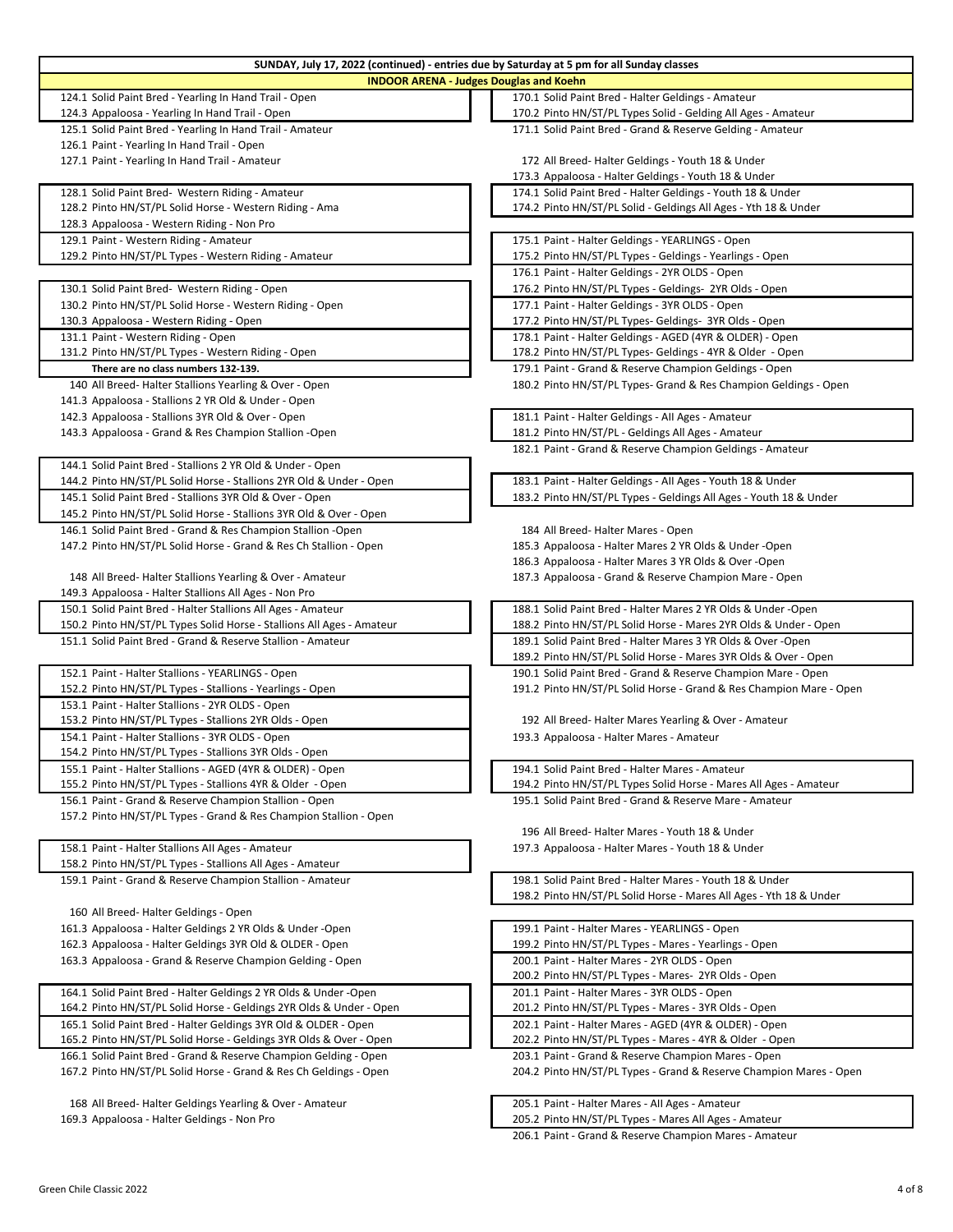| <b>INDOOR ARENA - Judges Douglas &amp; Koehn</b>                                                                                                                                                       |                                                                                                                             |
|--------------------------------------------------------------------------------------------------------------------------------------------------------------------------------------------------------|-----------------------------------------------------------------------------------------------------------------------------|
| 207.1 Paint - Halter Mares - All Ages - Youth 18 & Under                                                                                                                                               |                                                                                                                             |
| 207.2 Pinto HN/ST/PL Types - Mares All Ages - Youth 18 & Under                                                                                                                                         | CLASSES BOXED TOGETHER, WILL RUN CONCURRENTLY.                                                                              |
| There are no class numbers 208-210.                                                                                                                                                                    |                                                                                                                             |
| 211.3 Appaloosa Most Colorful at Halter - Open                                                                                                                                                         |                                                                                                                             |
| 212.3 Appaloosa Most Colorful at Halter - Non Pro                                                                                                                                                      |                                                                                                                             |
| 213.3 Appaloosa Most Colorful at Halter - Youth                                                                                                                                                        |                                                                                                                             |
| 214.2 Pinto - Overo Color All Types, Ages (no weanlings) & Sexes OPEN                                                                                                                                  |                                                                                                                             |
| 215.2 Pinto - Overo Color All Types, Ages (no weanlings) & Sexes AMA                                                                                                                                   |                                                                                                                             |
| 216.2 Pinto - Overo Color All Ages (EXCEPT weanlings) Geldings & Mares - YOUTH                                                                                                                         |                                                                                                                             |
|                                                                                                                                                                                                        |                                                                                                                             |
| 217.2 Pinto - Tobiano Color All Types, Ages (no weanlings) & Sexes OPEN                                                                                                                                |                                                                                                                             |
| 218.2 Pinto - Tobiano Color All Types, Ages (no weanlings) & Sexes AMA                                                                                                                                 |                                                                                                                             |
| 219.2 Pinto - Tobiano Color All Ages (EXCEPT weanlings) Geldings & Mares - YOUTH                                                                                                                       |                                                                                                                             |
| 220.1 Paint - Color All Ages (except weanlings) & Sexes OPEN                                                                                                                                           |                                                                                                                             |
| 221.1 Paint - Color All Ages (except weanlings) & Sexes AMA                                                                                                                                            |                                                                                                                             |
| 222.1 Paint - Color All Ages (EXCEPT weanlings) Geldings & Mares - YOUTH                                                                                                                               |                                                                                                                             |
|                                                                                                                                                                                                        |                                                                                                                             |
| 223 All Breed - Yearling Longe Line - Open                                                                                                                                                             |                                                                                                                             |
| 224.1 Solid Paint Bred - Yearling Longe Line - Open                                                                                                                                                    |                                                                                                                             |
| 224.2 Pinto Solid HN/ST/PL Types - Yearling Longe Line - Open                                                                                                                                          |                                                                                                                             |
| 224.3 Appaloosa - Yearling Longe Line - Open                                                                                                                                                           |                                                                                                                             |
| 225.1 PAINT - Yearling Longe Line - Open                                                                                                                                                               |                                                                                                                             |
| 225.2 PINTO HN/ST/PL - Yearling Longe Line - Open                                                                                                                                                      |                                                                                                                             |
| 226 ALL BREED- Yearling Longe Line - Amateur                                                                                                                                                           |                                                                                                                             |
| 227.1 SOLID PAINT BRED - Yearling Longe Line - Amateur                                                                                                                                                 |                                                                                                                             |
| 227.2 PINTO SOLID HN/ST/PL Types - Yearling Longe Line - Amateur                                                                                                                                       |                                                                                                                             |
| 227.3 Appaloosa - Yearling Longe Line - Non Pro                                                                                                                                                        |                                                                                                                             |
| 228.1 PAINT - Yearling Longe Line - Amateur                                                                                                                                                            |                                                                                                                             |
| 228.2 PINTO HN/ST/PL - Yearling Longe Line - Amateur                                                                                                                                                   |                                                                                                                             |
|                                                                                                                                                                                                        |                                                                                                                             |
| INDOOR ARENA WILL BE SPLIT (NORTH AND SOUTH) FOR THE FOLLOWING CLASSES                                                                                                                                 |                                                                                                                             |
| If you anticipate a scheduling conflict where you may have two classes schuduled at one time, PLEASE complete a "class conflict" form in office prior to show. We will do our best to accommodate you. |                                                                                                                             |
| INDOOR ARENA - NORTH END - Judges Eader & Clark                                                                                                                                                        | <b>INDOOR ARENA - SOUTH END - Judges Douglas &amp; Koehn</b>                                                                |
| 229.4 4-H Halter Geldings                                                                                                                                                                              | 236 All Breed-Western Showmanship - Open                                                                                    |
| 230.4 4-H Halter Mares                                                                                                                                                                                 | 237 All Breed- Western Showmanship - Amateur                                                                                |
|                                                                                                                                                                                                        | 238.1 Solid Paint Bred - Showmanship - Walk/Trot Amateur                                                                    |
| 231 All Breed- Western Showmanship - Youth 18 & Under                                                                                                                                                  | 238.2 Pinto HN/ST/PL Solid Horse - West Showmanship - W/T Ama                                                               |
|                                                                                                                                                                                                        | 239.1 Paint - Showmanship - Walk/Trot Amateur                                                                               |
| 232.4 4-H Showmanship Senior                                                                                                                                                                           | 239.2 Pinto HN/ST/PL Types - West Showmanship - W/T Ama                                                                     |
| 233.4 4-H Showmanship Junior                                                                                                                                                                           | 240.1 Solid Paint Bred - Showmanship - Amateur                                                                              |
| 234.4 4-H Showmanship Novice                                                                                                                                                                           | 240.2 Pinto HN/ST/PL Solid Horse - Western Showmanship - Ama                                                                |
| 235.4 4-H Showmanship Exploration Age                                                                                                                                                                  | 240.3 Appaloosa - Western Showmanship - Non Pro                                                                             |
|                                                                                                                                                                                                        | 241.1 Paint - Showmanship - Novice Amateur                                                                                  |
| CLASSES BOXED TOGETHER, WILL RUN CONCURRENTLY.                                                                                                                                                         | 241.3 Appaloosa - Western Showmanship - Novice Non Pro<br>242.1 Paint - Showmanship - Amateur                               |
|                                                                                                                                                                                                        | 242.2 Pinto HN/ST/PL Types - Western Showmanship - Amateur                                                                  |
|                                                                                                                                                                                                        |                                                                                                                             |
|                                                                                                                                                                                                        | 243.1 Solid Paint Bred - Showmanship - W/T Youth Ages 5 -10                                                                 |
|                                                                                                                                                                                                        | 243.2 Pinto HN/ST/PL Types Solid - West Showmanship - W/T Yth 10 & U                                                        |
|                                                                                                                                                                                                        | 243.3 Appaloosa - Western Showmanship - W/T Youth Ages 10 & U                                                               |
|                                                                                                                                                                                                        | 244.1 Paint - Showmanship - Walk/Trot Youth Ages 5 -10                                                                      |
|                                                                                                                                                                                                        | 244.2 Pinto HN/ST/PL Types - West Showmanship - W/T Yth Ages 10 & U                                                         |
|                                                                                                                                                                                                        | 245.1 Solid Paint Bred - Showmanship - W/T Youth 11-18                                                                      |
|                                                                                                                                                                                                        | 245.2 Pinto HN/ST/PL Types Solid - West Showmanship - W/T Yth 11-18                                                         |
|                                                                                                                                                                                                        | 246.1 Paint - Showmanship - Walk/Trot Youth Ages 11-18                                                                      |
|                                                                                                                                                                                                        | 246.2 Pinto HN/ST/PL Types - West Showmanship - W/T Yth 11-18                                                               |
|                                                                                                                                                                                                        | 247.1 Solid Paint Bred - Showmanship - Youth 18 & Under<br>247.2 Pinto HN/ST/PL Solid Horse - West Showmanship - Yth 18 & U |
|                                                                                                                                                                                                        | 247.3 Appaloosa - Western Showmanship - Youth 18 & Under                                                                    |
|                                                                                                                                                                                                        | 248.1 Paint - Showmanship - Novice Youth 18 & Under                                                                         |
|                                                                                                                                                                                                        | 248.2 Pinto HN/ST/PL - Western Showmanship - Nov Yth 18 & Under                                                             |
|                                                                                                                                                                                                        | 248.3 Appaloosa - Western Showmanship - Nov Yth 18 & Under                                                                  |

**SUNDAY, July 17, 2022 (continued) - entries due by Saturday at 5 pm for all Sunday classes**

250.1 Paint - Showmanship - Youth 18 & Under

250.2 Pinto HN/ST/PL - Western Showmanship - Yth 18 & Under

## Green Chile Classic 2022 5 of 8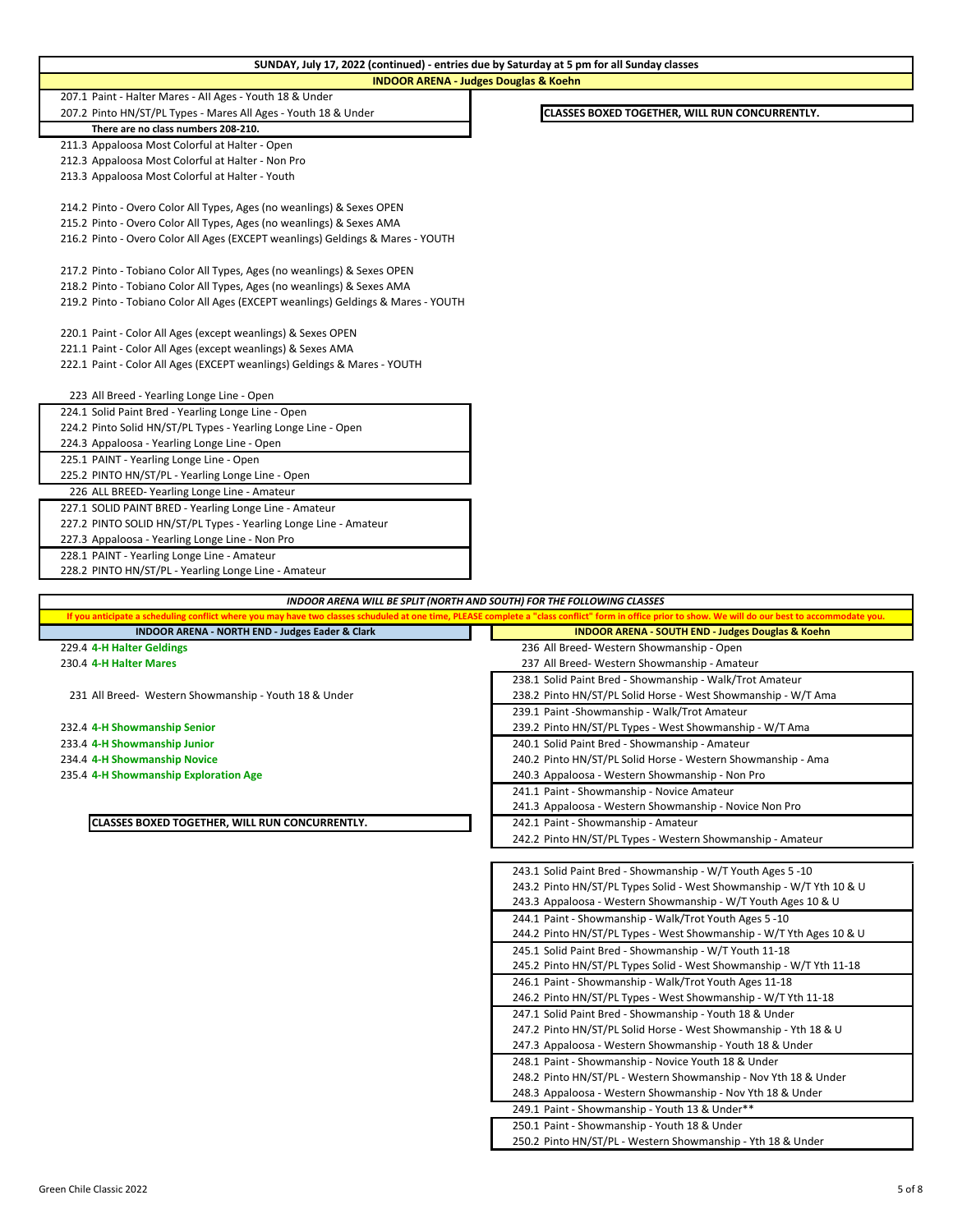| SUNDAY, July 17, 2022 (continued), following All Showmanship Classes (entries due by Saturday at 5 pm for all Sunday classes)                |                                                                      |
|----------------------------------------------------------------------------------------------------------------------------------------------|----------------------------------------------------------------------|
| If you anticipate a scheduling conflict where you may have two classes schuduled at one time, PLEASE complete a "class conflict" form in off | to show. We will do our best to accommodate you.                     |
|                                                                                                                                              | <b>INDOOR ARENA - Judges Douglas &amp; Koehn</b>                     |
|                                                                                                                                              | There are no class numbers 251-252.                                  |
|                                                                                                                                              |                                                                      |
|                                                                                                                                              | 253 All Breed - Western Pleasure - Walk/Trot Amateur                 |
| CLASSES BOXED TOGETHER, WILL RUN CONCURRENTLY.                                                                                               | 254.1 Solid Paint Bred - Western Pleasure - W/T Amateur              |
|                                                                                                                                              | 254.2 Pinto HN/ST/PL Solid Horse - Western Pleasure - W/T Ama        |
|                                                                                                                                              | 254.3 Appaloosa - Western Pleasure - W/T Non Pro                     |
|                                                                                                                                              | 255.1 Paint - Western Pleasure - Walk/Trot Amateur                   |
|                                                                                                                                              | 255.2 Pinto HN/ST/PL - Western Pleasure - Walk/Trot Amateur          |
|                                                                                                                                              |                                                                      |
|                                                                                                                                              | 256 All Breed- Western Pleasure - Walk/Trot Youth 18 & Under         |
|                                                                                                                                              | 257.1 Solid Paint Bred - Western Pleasure - W/T Yth Ages 5 -10       |
|                                                                                                                                              | 257.2 Pinto HN/ST/PL Types Solid - Western Pleasure - W/T Yth 10 & U |
|                                                                                                                                              | 257.3 Appaloosa - Western Pleasure - W/T Yth 10 & U                  |
|                                                                                                                                              | 258.1 Paint - Western Pleasure - Walk/Trot Youth Ages 5-10           |
|                                                                                                                                              | 258.2 Pinto HN/ST/PL - Western Pleasure - W/T Youth 10 & U           |
|                                                                                                                                              | 259.1 Solid Paint Bred - Western Pleasure - Walk/Trot Yth 11-18      |
|                                                                                                                                              | 259.2 Pinto HN/ST/PL Types Solid - Western Pleasure - W/T Yth 11-18  |
|                                                                                                                                              | 259.3 Appaloosa - Western Pleasure - Walk/Trot Yth 11-18             |
|                                                                                                                                              | 260.1 Paint - Western Pleasure - Walk/Trot Youth Ages 11-18          |
|                                                                                                                                              | 260.2 Pinto HN/ST/PL Types - Western Pleasure - W/T Yt 11-18         |
| <b>FOLLOWING PAINT &amp; PINTO COMBINED YOUTH 11-18 WALK/TROT WESTERN PLEASURE</b>                                                           |                                                                      |
| <b>OUTDOOR ARENA - Judges Eader &amp; Clark</b>                                                                                              | <b>INDOOR ARENA - Judges Douglas &amp; Koehn</b>                     |
| 261.4 4-H Western Pleasure Senior                                                                                                            | 265 All Breed - Western Pleasure - Walk/Trot Open                    |
| 262.4 4-H Western Pleasure Junior                                                                                                            | 266 All Breed- Western Pleasure - Open                               |
| 263.4 4-H Western Pleasure Novice                                                                                                            | 267.1 Solid Paint Bred - Western Pleasure - Open                     |
| 264.4 4-H Western Pleasure Exploration Age                                                                                                   | 267.2 Pinto HN/ST/PLTypes Solid Horse - Western Pleasure - Open      |
|                                                                                                                                              | 267.3 Appaloosa - Western Pleasure - Open                            |
|                                                                                                                                              |                                                                      |
|                                                                                                                                              | 268.1 Paint - Western Pleasure - Green Horse                         |
|                                                                                                                                              |                                                                      |
|                                                                                                                                              | 268.2 Pinto HN/ST/PL Types - Western Pleasure - Green Horse          |
|                                                                                                                                              | 268.3 Appaloosa - Western Pleasure - Green Horse                     |
|                                                                                                                                              | 269.1 Paint - Western Pleasure - Open                                |
|                                                                                                                                              | 269.2 Pinto HN/ST/PL Types - Western Pleasure - Open                 |
|                                                                                                                                              | 270 All Breed- Western Pleasure - Amateur                            |
|                                                                                                                                              | 271.1 Solid Paint Bred - Western Pleasure - Amateur                  |
|                                                                                                                                              | 271.2 Pinto HN/ST/PL Types Solid Horse - Western Pleasure - Amateur  |
|                                                                                                                                              | 271.3 Appaloosa - Western Pleasure - Non Pro                         |
|                                                                                                                                              | 272.1 Paint - Western Pleasure - Novice Amateur                      |
|                                                                                                                                              | 272.3 Appaloosa - Western Pleasure - Novice Non Pro                  |
|                                                                                                                                              | 273.1 Paint - Western Pleasure - Amateur                             |
|                                                                                                                                              | 273.2 Pinto HN/ST/PL Types - Western Pleasure - Amateur              |
|                                                                                                                                              |                                                                      |
|                                                                                                                                              | 274 All Breed- Western Pleasure - Youth 18 & Under                   |
|                                                                                                                                              | 275.1 Solid Paint Bred - Western Pleasure - Yth 18 & Under           |
|                                                                                                                                              | 275.2 Pinto HN/ST/PL Solid Horse - Western Pleasure - Yth 18 & Under |
|                                                                                                                                              | 275.3 Appaloosa - Western Pleasure - Yth 18 & Under                  |
|                                                                                                                                              | 276.1 Paint - Western Pleasure - Novice Youth 18 & Under             |
|                                                                                                                                              | 276.2 Pinto HN/ST - Western Pleasure - Novice Youth 18 & Under       |
|                                                                                                                                              | 276.3 Appaloosa - Western Pleasure - Novice Youth 18 & Under         |
|                                                                                                                                              | 277.1 Paint - Western Pleasure - Youth 13 & Under**                  |
|                                                                                                                                              | 278.1 Paint - Western Pleasure - Youth 18 & Under                    |
|                                                                                                                                              | 278.2 Pinto HN/ST/PL Types - Western Pleasure - Youth 18 & Under     |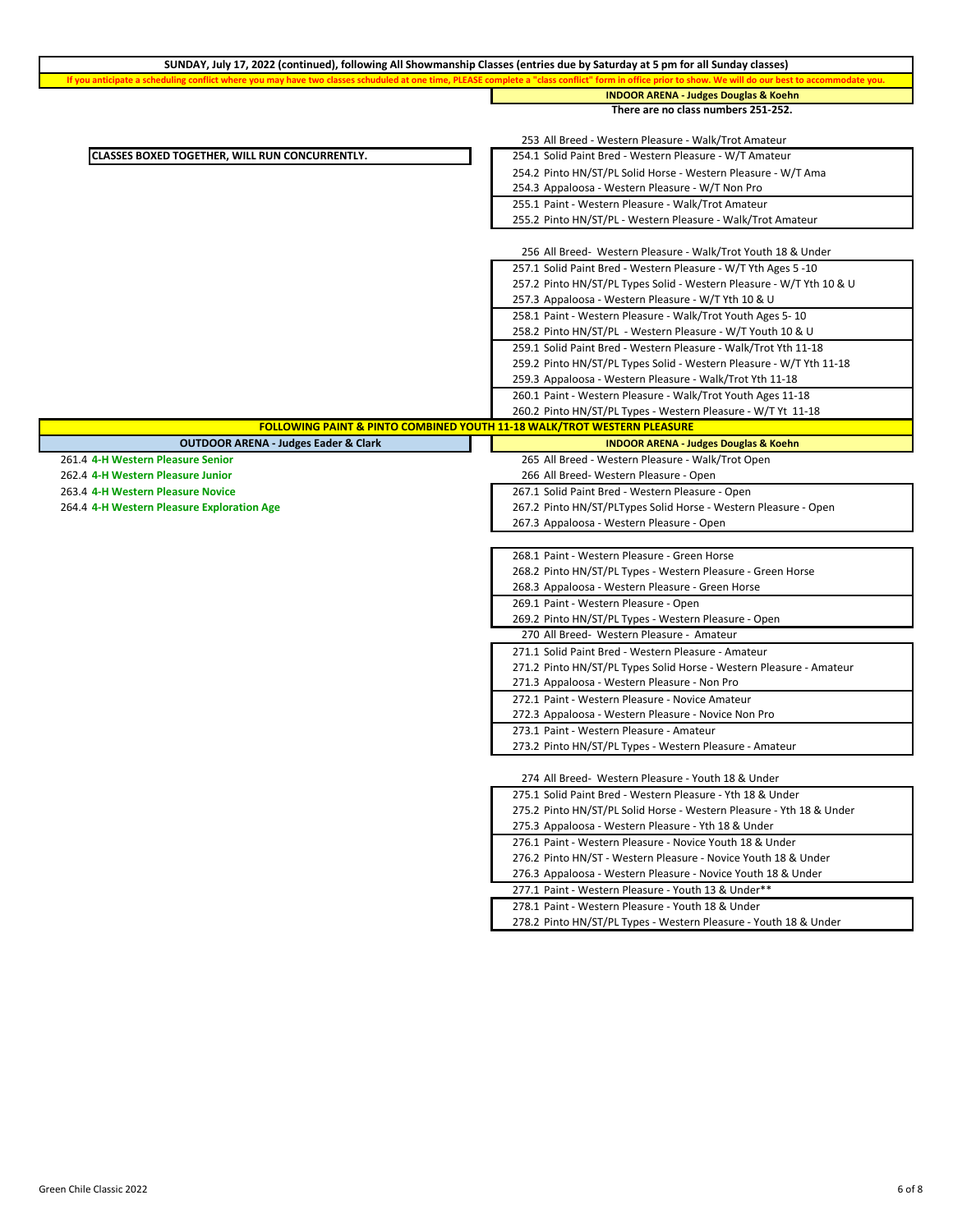| SUNDAY, July 18, 2021 (continued), following All Western Pleasure Classes (entries due by Saturday at 5 pm for all Sunday classes.                                              |                                                                                             |
|---------------------------------------------------------------------------------------------------------------------------------------------------------------------------------|---------------------------------------------------------------------------------------------|
| If you anticipate a scheduling conflict where you may have two classes schuduled at one time, PLEASE complete a "class conflict" form in office prior to show. We will do our b | t to accommodate you.                                                                       |
|                                                                                                                                                                                 | <b>INDOOR ARENA - Judges Douglas &amp; Koehn</b>                                            |
| CLASSES BOXED TOGETHER, WILL RUN CONCURRENTLY.                                                                                                                                  | 279 All Breed- Western Horsemanship - Walk/Trot Youth 18 & Under                            |
|                                                                                                                                                                                 | 280.1 Paint - Western Horsemanship - Walk/Trot Youth Ages 5-10                              |
|                                                                                                                                                                                 | 280.2 Pinto HN/ST/PL - Western Horsemanship - W/T Yth 10 & U                                |
|                                                                                                                                                                                 | 281.1 Paint - Western Horsemanship - Walk/Trot Youth Ages 11-18                             |
|                                                                                                                                                                                 | 281.2 Pinto HN/ST/PL - Western Horsemanship - W/T Yth 11-18                                 |
|                                                                                                                                                                                 | 282 All Breed- Western Horsemanship - Youth 18 & Under                                      |
|                                                                                                                                                                                 | 283.1 Solid Paint Bred - Western Horsemanship - Yth 18 & Under                              |
|                                                                                                                                                                                 | 283.2 Pinto HN/ST/PL Solid Horse - West Horsemanship - Yth 18 & U                           |
|                                                                                                                                                                                 | 283.3 Appaloosa - Western Horsemanship - Yth 18 & Under                                     |
|                                                                                                                                                                                 |                                                                                             |
|                                                                                                                                                                                 |                                                                                             |
|                                                                                                                                                                                 | 284.1 Paint - Western Horsemanship - Novice Youth 18 & Under                                |
|                                                                                                                                                                                 | 284.2 Pinto HN/ST/PL - Western Horsemanship - Novice Youth 18 & Under                       |
|                                                                                                                                                                                 | 284.3 Appaloosa - Western Horsemanship - Novice Youth 18 & Under                            |
|                                                                                                                                                                                 | 285.1 Paint - Western Horsemanship - Youth 13 & Under**                                     |
|                                                                                                                                                                                 | 286.1 Paint - Western Horsemanship - Youth 18 & Under                                       |
|                                                                                                                                                                                 | 286.2 Pinto HN/ST/PL - Western Horsemanship - Youth 18 & Under                              |
|                                                                                                                                                                                 |                                                                                             |
| <b>FOLLOWING PAINT &amp; PINTO COMBINED YOUTH WESTERN HORSEMANSHIP</b>                                                                                                          |                                                                                             |
| <b>OUTDOOR ARENA - Judges Eader and Clark</b>                                                                                                                                   | <b>INDOOR ARENA - Judges Douglas &amp; Koehn</b>                                            |
| 287.4 4-H Western Horsemanship Senior                                                                                                                                           | 290 All Breed- Western Horsemanship - Walk/Trot Open                                        |
| 288.4 4-H Western Horsemanship Junior                                                                                                                                           | 291 All Breed- Western Horsemanship - Walk/Trot Amateur                                     |
| 289.4 4-H Western Horsemanship Novice                                                                                                                                           | 292.1 Solid Paint Bred- Western Horsemanship - W/T Ama                                      |
|                                                                                                                                                                                 | 292.2 Pinto HN/ST/PL Solid Horse- West Horsemanship - W/T Ama                               |
|                                                                                                                                                                                 | 292.3 Appaloosa - Western Horsemanship - W/T Non Pro                                        |
|                                                                                                                                                                                 | 293.1 Paint - Western Horsemanship - Walk/Trot Amateur                                      |
|                                                                                                                                                                                 | 293.2 Pinto HN/ST/PL - Western Horsemanship - Walk/Trot Ama                                 |
|                                                                                                                                                                                 |                                                                                             |
|                                                                                                                                                                                 |                                                                                             |
|                                                                                                                                                                                 | 294 All Breed- Western Horsemanship - Open<br>295 All Breed- Western Horsemanship - Amateur |
|                                                                                                                                                                                 |                                                                                             |
|                                                                                                                                                                                 | 296.1 Solid Paint Bred- Western Horsemanship - Amateur                                      |
|                                                                                                                                                                                 | 296.2 Pinto HN/ST/PL Solid Horse - Western Horsemanship - Ama                               |
|                                                                                                                                                                                 | 296.3 Appaloosa - Western Horsemanship - Non Pro                                            |
|                                                                                                                                                                                 | 297.1 Paint - Western Horsemanship - Novice Amateur                                         |
|                                                                                                                                                                                 | 297.3 Appaloosa - Western Horsemanship - Novice Non Pro                                     |
|                                                                                                                                                                                 | 298.1 Paint - Western Horsemanship - Amateur                                                |
|                                                                                                                                                                                 | 298.2 Pinto HN/ST/PL Types - Western Horsemanship - Amateur                                 |
| <b>FOLLOWING TACK BREAK AFTER PAINT &amp; PINTO COMBINED AMATEUR WESTERN HORSEMANSHIP</b>                                                                                       |                                                                                             |
| <b>OUTDOOR ARENA - Judges Eader and Clark</b>                                                                                                                                   | <b>INDOOR ARENA - Judges Douglas &amp; Koehn</b>                                            |
| There are no class numbers 299-300.                                                                                                                                             | 314 All Breed-Hunter Under Saddle - Walk/Trot Youth 18 & Under                              |
|                                                                                                                                                                                 | 315.1 Solid Paint Bred - HUS - Walk/Trot Youth Ages 5 -10                                   |
| 301 All Breed- Hunter under Saddle - Walk/Trot Open                                                                                                                             | 315.2 Pinto HN/ST/PL Types Solid Horse - HUS - W/T Yth 10 & Under                           |
| 302 All Breed-Hunter under Saddle - Walk/Trot Amateur                                                                                                                           | 315.3 Appaloosa - HUS - W/T Yth 10 & Under                                                  |
|                                                                                                                                                                                 | 316.1 Paint - Hunter Under Saddle - Walk/Trot Youth Ages 5 -10                              |
| 303 All Breed-Hunter Under Saddle - Youth 18 & Under                                                                                                                            | 316.2 Pinto HN/ST/PL Types - HUS - W/T Yth Ages 10 & Under                                  |
|                                                                                                                                                                                 | 317.1 Solid Paint Bred - HUS - Walk/Trot Youth Ages 11-18                                   |
| 304.4 4-H Hunter Under Saddle Senior (helmet required)                                                                                                                          | 317.2 Pinto HN/ST/PL Types Solid Horse - HUS - W/T Yth Ages 11-18                           |
| 305.4 4-H Hunter Under Saddle Junior (helmet required)                                                                                                                          | 317.3 Appaloosa - HUS - Walk/Trot Youth Ages 11-18                                          |
| 306.4 4-H Hunter Under Saddle Novice (helmet required)                                                                                                                          | 318.1 Paint - Hunter Under Saddle - Walk/Trot Youth Ages 11-18                              |
| 307.4 4-H Hunter Under Saddle Exploration Age (helmet required)                                                                                                                 | 318.2 Pinto HN/ST/PL Types - HUS - W/T Yth Ages 11-18                                       |
|                                                                                                                                                                                 | 319.1 Solid Paint Bred - Hunter Under Saddle - W/T Ama                                      |
| 308.4 4-H English Disciplined Rail Senior (helmet required)                                                                                                                     | 319.2 Pinto HN/ST/PL Types Solid Horse - HUS - W/T Ama                                      |
| 309.4 4-H English Disciplined Rail Junior (helmet required)                                                                                                                     | 319.3 Appaloosa - Hunter Under Saddle - W/T Non Pro                                         |
| 310.4 4-H English Disciplined Rail Novice (helmet required)                                                                                                                     | 320.1 Paint - Hunter Under Saddle Walk/Trot - Amateur                                       |
|                                                                                                                                                                                 | 320.2 Pinto HN/ST/PL Types- Hunter Under Saddle Walk/Trot - Ama                             |
| 311.4 4-H Hunt Seat Eq. Senior (helmet required)                                                                                                                                |                                                                                             |
| 312.4 4-H Hunt Seat Eq. Junior (helmet required)                                                                                                                                | 321 All Breed- Hunter Under Saddle - Open                                                   |
|                                                                                                                                                                                 |                                                                                             |
| 313.4 4-H Hunt Seat Eq. Novice (helmet required)                                                                                                                                | 322.1 Paint - Hunter Under Saddle - Green Horse                                             |
|                                                                                                                                                                                 | 322.2 Pinto HN/ST/PL Types - Hunter Under Saddle - Green Horse                              |
|                                                                                                                                                                                 | 322.3 Appaloosa - Hunter Under Saddle - Green Horse                                         |
|                                                                                                                                                                                 | 323.1 Solid Paint Bred - Hunter Under Saddle - Open                                         |
|                                                                                                                                                                                 | 323.2 Pinto HN/ST/PL Types Solid Horse - Hunter Under Saddle - Open                         |
|                                                                                                                                                                                 | 323.3 Appaloosa - Hunter Under Saddle - Open                                                |
|                                                                                                                                                                                 | 324.1 Paint - Hunter Under Saddle - Open                                                    |
|                                                                                                                                                                                 | 324.2 Pinto HN/ST/PL Types - Hunter Under Saddle - Open                                     |